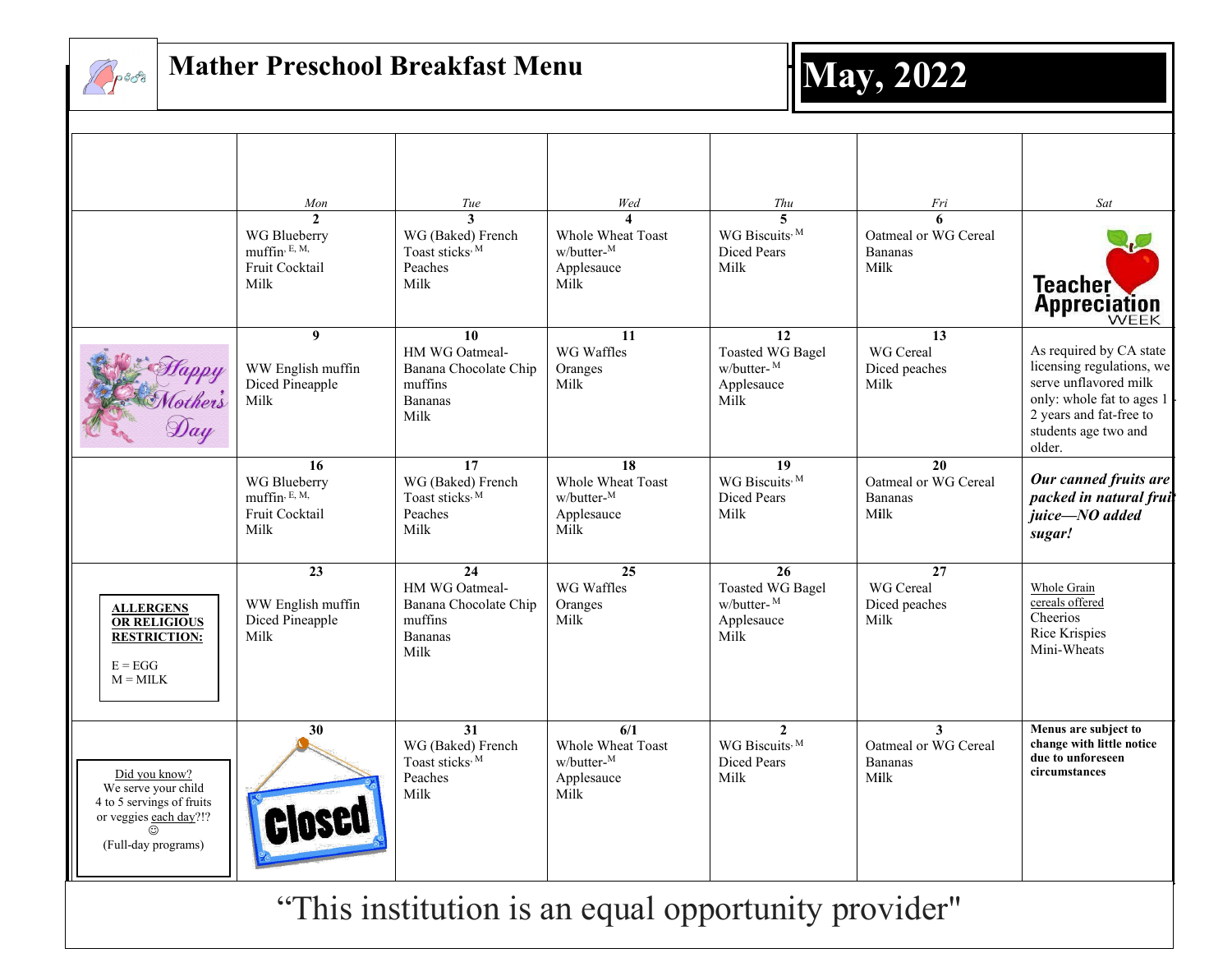

## **Mather Preschool Lunch Menu April, 2022**

| <b>Sun</b>                                                                                                                                                               | Mon                                                                                                                       | Tue                                                                                                                           | Wed                                                                                                                                                          | <b>Thu</b>                                                                                                                  | Fri                                                                                                                        | <b>Sat</b>                                                                                               |
|--------------------------------------------------------------------------------------------------------------------------------------------------------------------------|---------------------------------------------------------------------------------------------------------------------------|-------------------------------------------------------------------------------------------------------------------------------|--------------------------------------------------------------------------------------------------------------------------------------------------------------|-----------------------------------------------------------------------------------------------------------------------------|----------------------------------------------------------------------------------------------------------------------------|----------------------------------------------------------------------------------------------------------|
|                                                                                                                                                                          | 28<br>Teriyaki Chicken Strips<br>WG Brown Rice<br>Peas & Carrots<br>Oranges<br>Milk                                       | 29<br>Whole Wheat Spaghetti<br>w/ Meat & Sauce<br>Green Beans<br>Peaches<br>Milk                                              | 30<br>Turkey Sandwich <sup>C</sup><br>$w/Mixed$ Greens +<br>Whole Wheat Bread<br>raisins<br>Orange<br>Milk                                                   | 31<br>Cheeseburger <sup>B</sup> on a<br>Whole Wheat Bun<br><b>Baked Sweet Potato</b><br>Fries<br>Apples & Milk              | 4/1<br>Baked Fish sticks <sup>F</sup><br>Whole Wheat Pasta<br>Peas & Carrots<br>Diced Pineapple<br>Milk                    |                                                                                                          |
| As required by CA state<br>licensing regulations, we<br>serve unflavored milk only:<br>whole fat to ages $1 - 2$<br>years, and fat free to<br>students age two and older | Grilled Cheese <sup>M</sup><br>Sandwich on Whole<br><b>Wheat Bread</b><br>Tomato Soup<br>Apple<br>Milk                    | HM Whole Wheat<br>Mac & Cheese <sup>M,C</sup> ,<br><b>Steamed Broccoli</b><br>Florets<br>Pineapple<br>Milk                    | Chef Salad W/Ranch*<br>(Mixed Baby Greens,<br>Turkey <sup>C</sup> &Cheese <sup>M*</sup> ),<br>WG Corn Muffin<br>Cucumber or Fruit<br>Milk                    | Beef & Cheese Tacos <sup>B</sup><br>W/Whole Grain shells<br>Mixed Green Salad<br>Oranges<br>Milk                            | Whole Grain Cheese<br>$Pizza^M$ ,<br>Spinach Salad w/ Ranch<br>Dressing*<br><b>Bananas</b><br>Milk                         | *Ranch Dressing contains<br>MILK!<br>*"HM" means<br>Homemade<br>"WG"=Whole grain rich                    |
|                                                                                                                                                                          | $\overline{11}$<br>Teriyaki Chicken Strips<br>WG Brown Rice<br>Peas & Carrots<br>Oranges<br><b>Milk</b>                   | $\overline{12}$<br>Whole Wheat Spaghetti<br>w/ Meat & Sauce<br>Green Beans<br>Peaches<br>Milk                                 | 13<br>Turkey Sandwich <sup>C</sup><br>w/Mixed Greens +<br><b>Whole Wheat Bread</b><br>raisins<br>Orange<br>Milk                                              | 14<br>Cheeseburger <sup>B</sup> on a<br>Whole Wheat Bun<br><b>Baked Sweet Potato</b><br>Fries<br>Apples & Milk              | 15<br>Baked Fish sticks <sup>F</sup><br><b>Whole Wheat Pasta</b><br>Peas & Carrots<br>Diced Pineapple<br>Milk              |                                                                                                          |
|                                                                                                                                                                          | $\overline{18}$<br>Grilled Cheese <sup>M</sup><br>Sandwich on Whole<br><b>Wheat Bread</b><br>Tomato Soup<br>Apple<br>Milk | $\overline{19}$<br>HM Whole Wheat<br>Mac & Cheese <sup>M,C</sup> ,<br><b>Steamed Broccoli</b><br>Florets<br>Pineapple<br>Milk | $\overline{20}$<br>Chef Salad W/Ranch*<br>(Mixed Baby Greens,<br>Turkey <sup>C</sup> &Cheese <sup>M*</sup> ),<br>WG Corn Muffin<br>Cucumber or Fruit<br>Milk | $\overline{21}$<br>Beef & Cheese $Tacos^B$<br>W/Whole Grain shells<br>Mixed Green Salad<br>Oranges<br>Milk                  | 22<br>Whole Grain Cheese<br>Pizza <sup>M</sup> ,<br>Spinach Salad w/ Ranch<br>Dressing*<br><b>Bananas</b><br><b>Milk</b>   | <b>ALLERGENS OR</b><br><b>RELIGIOUS</b><br><b>RESTRICTIONS:</b><br>$E = EGG$<br>$M = MILK$<br>$B = BEEF$ |
| Did you know?<br>We serve your child 4<br>to 5 servings of fruits or<br>veggies each day?!?<br>(Full-day programs)                                                       | $\overline{25}$<br>Teriyaki Chicken Strips<br><b>WG Brown Rice</b><br>Peas & Carrots<br>Oranges<br><b>Milk</b>            | $\overline{26}$<br>Whole Wheat Spaghetti<br>w/ Meat & Sauce<br>Green Beans<br>Peaches<br>Milk                                 | $\overline{27}$<br>Turkey Sandwich <sup>C</sup><br>w/Mixed Greens +<br>Whole Wheat Bread<br>raisins<br>Orange<br>Milk                                        | $\overline{28}$<br>Cheeseburger <sup>B</sup> on a<br>Whole Wheat Bun<br><b>Baked Sweet Potato</b><br>Fries<br>Apples & Milk | $\overline{29}$<br>Baked Fish sticks <sup>F</sup><br><b>Whole Wheat Pasta</b><br>Peas & Carrots<br>Diced Pineapple<br>Milk | $F = FISH$<br>$C = CHICKEN/$<br><b>TURKEY</b>                                                            |

"This institution is an equal opportunity provider"